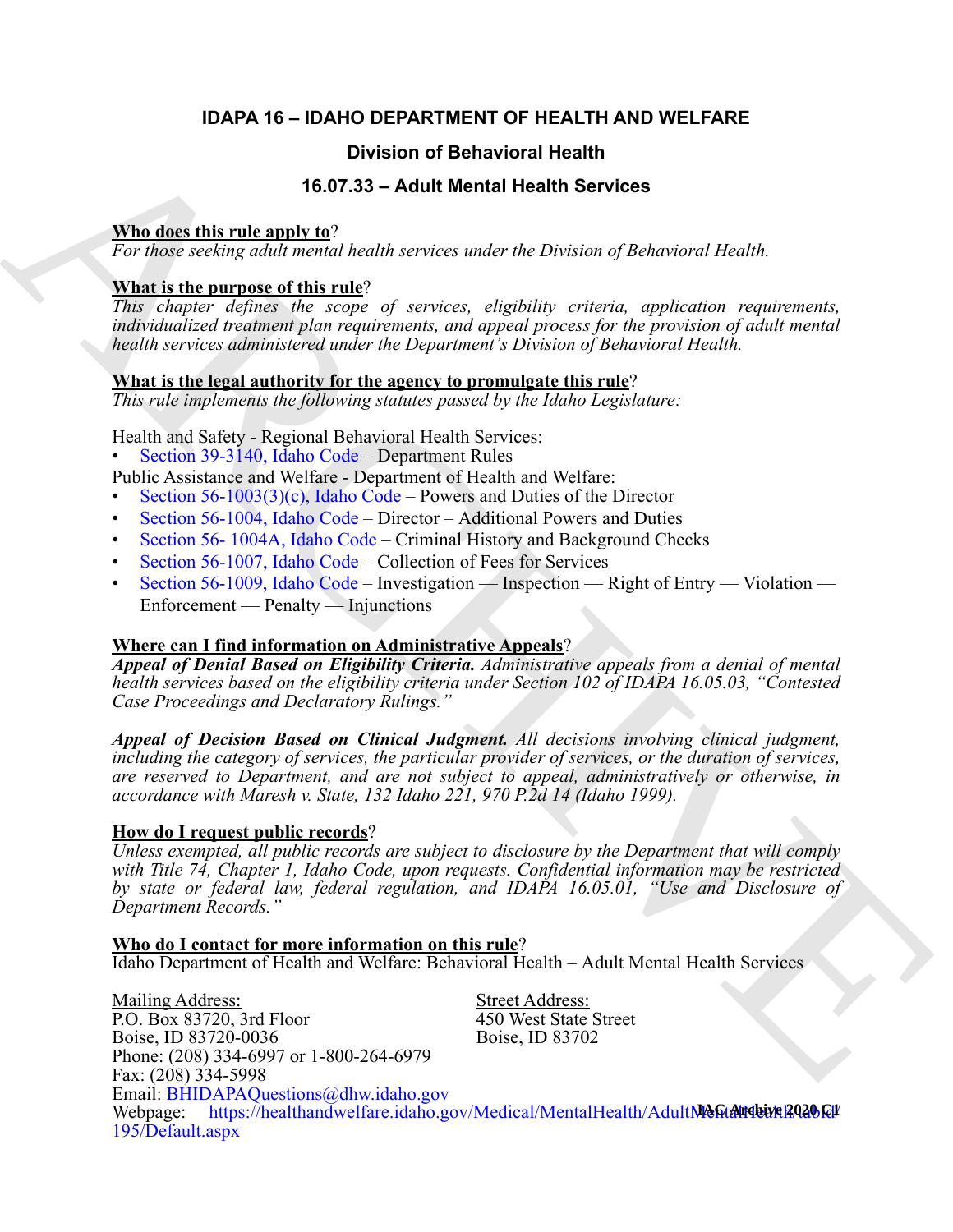# **Table of Contents**

### 16.07.33 - Adult Mental Health Services

| 103. Notice Of Changes In Eligibility For Mental Health Services.  7 |  |
|----------------------------------------------------------------------|--|
|                                                                      |  |
|                                                                      |  |
|                                                                      |  |
|                                                                      |  |
|                                                                      |  |
|                                                                      |  |
|                                                                      |  |
|                                                                      |  |
|                                                                      |  |
|                                                                      |  |
|                                                                      |  |
|                                                                      |  |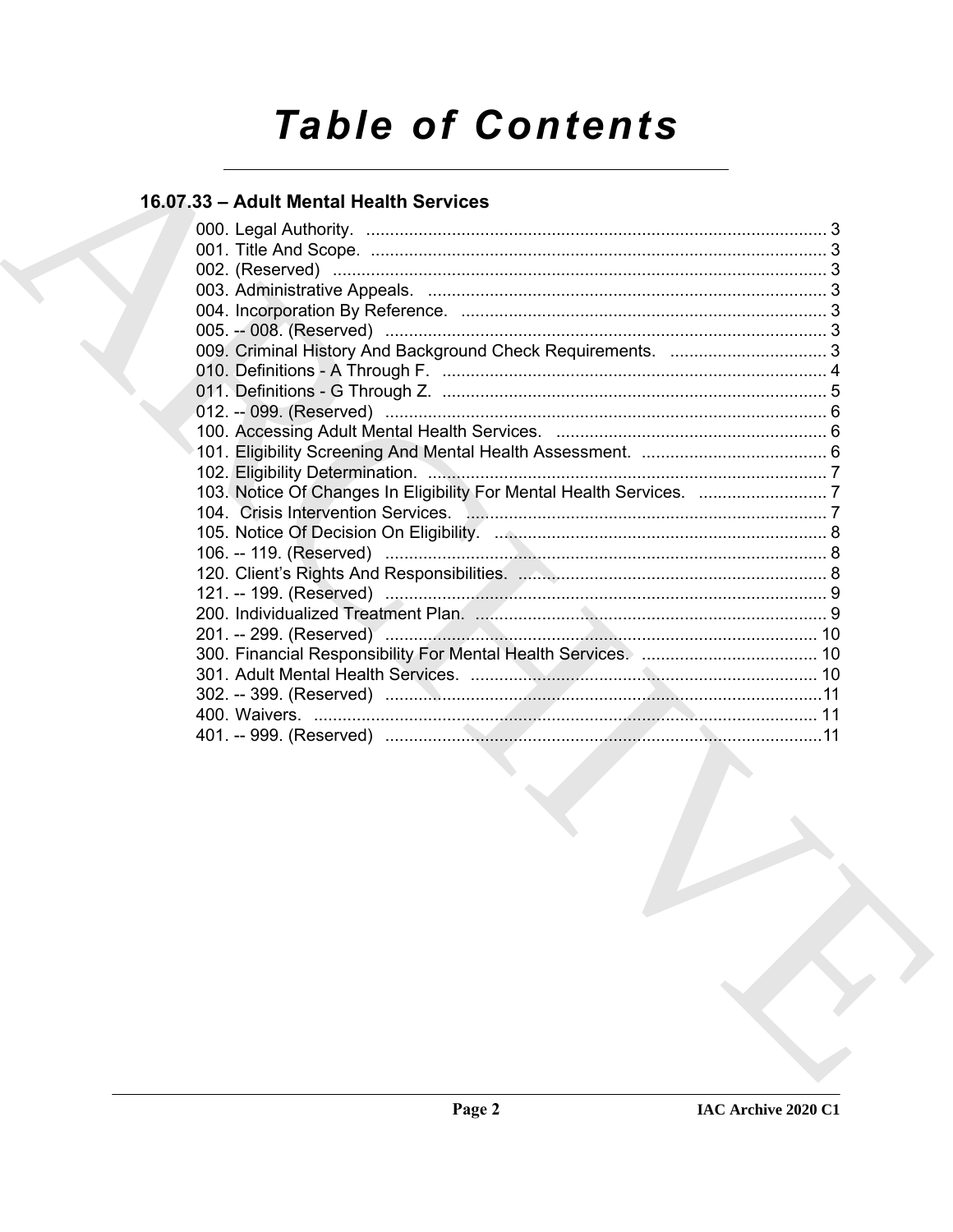#### **16.07.33 – ADULT MENTAL HEALTH SERVICES**

#### <span id="page-2-16"></span><span id="page-2-1"></span><span id="page-2-0"></span>**000. LEGAL AUTHORITY.**

The big shows the state of the Dramoton of Holomore Commute and the state of the state of the state of the state of the state of the state of the state of the state of the state of the state of the state of the state of t The Idaho Legislature has delegated to the Department of Health and Welfare, as the state mental health authority, the responsibility to ensure that mental health services are available throughout the state of Idaho to individuals who need such care and who meet certain eligibility criteria under the Regional Mental Health Services Act, Title 39, Chapter 31, Idaho Code. Under Section 39-3140, Idaho Code, the Department is authorized to promulgate rules to carry out the purposes and intent of the Regional Mental Health Services Act. Under Sections 56-1003(3)(c), 56-1004, 56- 1004A, 56-1007, and 56-1009, Idaho Code, the Director is authorized to adopt rules to supervise and administer a mental health program. (7-1-18)

#### <span id="page-2-2"></span>**001. TITLE AND SCOPE.**

<span id="page-2-19"></span><span id="page-2-18"></span><span id="page-2-17"></span>**01.** Title. These rules are titled IDAPA 16.07.33, "Adult Mental Health Services." (7-1-15)

**02. Scope**. This chapter defines the scope of services, eligibility criteria, application requirements, individualized treatment plan requirements, and appeal process for the provision of adult mental health services administered under the Department's Division of Behavioral Health. (7-1-15)

#### <span id="page-2-3"></span>**002. (RESERVED)**

#### <span id="page-2-8"></span><span id="page-2-4"></span>**003. ADMINISTRATIVE APPEALS.**

<span id="page-2-10"></span>**01. Appeal of Denial Based on Eligibility Criteria**. Administrative appeals from a denial of mental health services based on the eligibility criteria under Section 102 of these rules are governed by the provisions of IDAPA 16.05.03, "Rules Governing Contested Case Proceedings and Declaratory Rulings." (5-8-09)

<span id="page-2-9"></span>**02. Appeal of Decision Based on Clinical Judgment**. All decisions involving clinical judgment, including the category of services, the particular provider of services, or the duration of services, are reserved to Department, and are not subject to appeal, administratively or otherwise, in accordance with *Maresh v. State,* 132 Idaho 221, 970 P.2d 14 (Idaho 1999).

#### <span id="page-2-15"></span><span id="page-2-5"></span>**004. INCORPORATION BY REFERENCE.**

American Psychiatric Association: Diagnostic and Statistical Manual of Mental Disorders, Fifth Edition, (DSM-5) Washington, DC, American Psychiatric Association, 2013, is hereby incorporated by reference under this chapter of rules. Copies of the manual are available from the American Psychiatric Association, 1000 Wilson Boulevard, Suite 1825, Arlington, Va. 22209-3901. A copy of the manual is also available for public review at the Department of Health and Welfare, 450 West State Street, Boise, Idaho, 83702. (7-1-15)

#### <span id="page-2-6"></span>**005. -- 008. (RESERVED)**

#### <span id="page-2-11"></span><span id="page-2-7"></span>**009. CRIMINAL HISTORY AND BACKGROUND CHECK REQUIREMENTS.**

<span id="page-2-13"></span>**01. Compliance With Department Criminal History and Background Check**. All owners, operators, employees, transfers, reinstated former employees, student interns, contractors, and volunteers, who provide direct care or services, or whose position requires regular contact with clients, must comply with the provisions in IDAPA 16.05.06, "Criminal History and Background Checks." (7-1-14) provisions in IDAPA 16.05.06, "Criminal History and Background Checks."

<span id="page-2-12"></span>**02. Availability to Work or Provide Service**. An individual listed in Subsection 009.01 of these rules is available to work on a provisional basis at the discretion of the employer or agency once the individual has submitted their criminal history and background check application, it has been signed and notarized, reviewed by the employer or agency, and no disqualifying crimes or relevant records are disclosed on the application. An individual must be fingerprinted within twenty-one (21) days of submitting their criminal history and background check application.  $(7-1-14)$ 

**a.** An individual is allowed to work or have access to clients only under supervision until the criminal history and background check is completed. (7-1-14) (7-1-14)

**b.** An individual, who does not receive a criminal history and background check clearance or a waiver granted under the provisions in this chapter, may not provide direct care or services, or serve in a position that requires regular contact with clients accessing adult mental health services through the Department. (7-1-14)

<span id="page-2-14"></span>**03. Waiver of Criminal History and Background Check Denial**. A certified or uncertified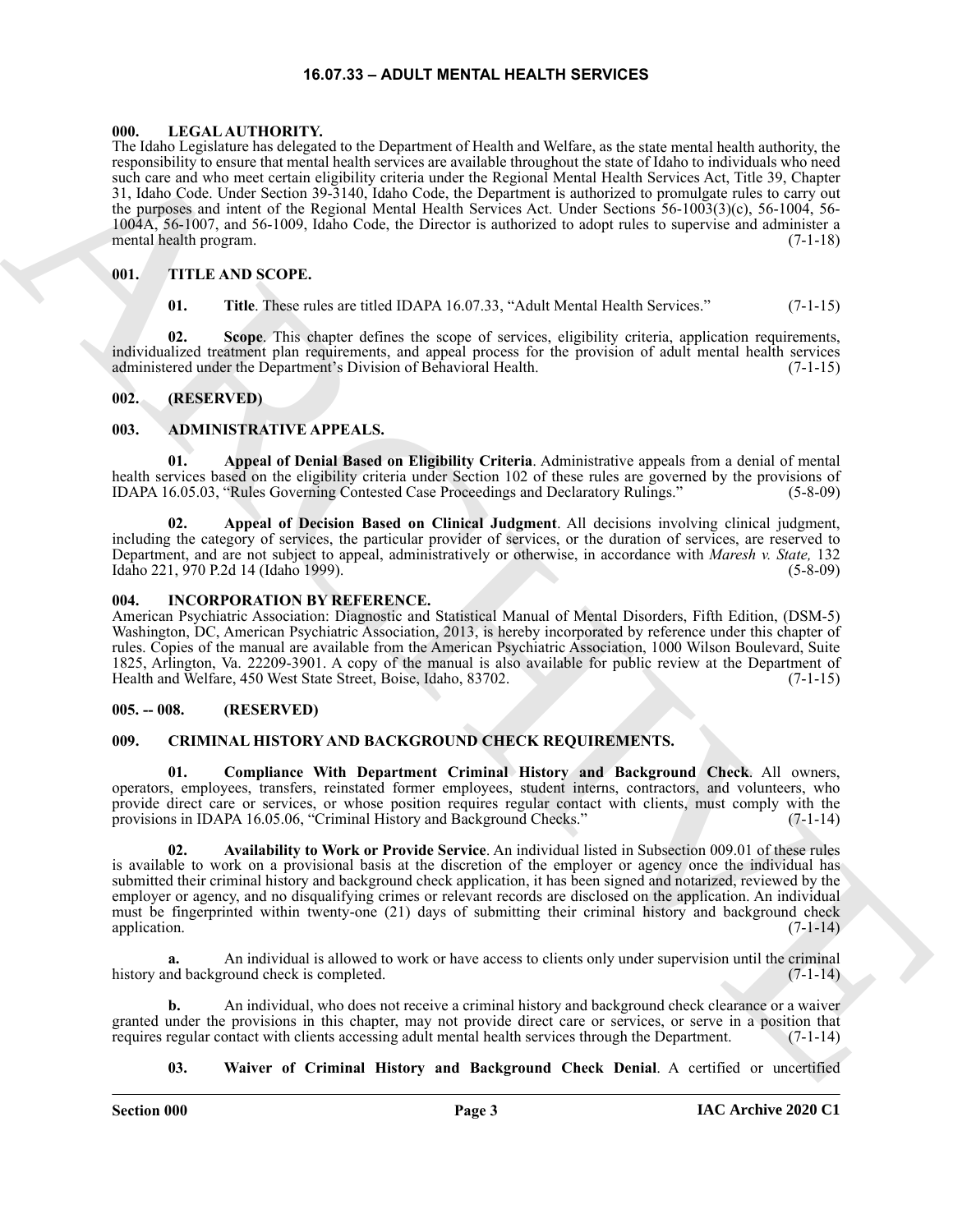#### *IDAHO ADMINISTRATIVE CODE IDAPA 16.07.33 Department of Health and Welfare*

individual who is seeking to provide Peer Support Specialist, Family Support Partner, or Recovery Coach services that receives an unconditional denial or a denial after an exemption review by the Department's Criminal History Unit, may apply for a Behavioral Health waiver. (3-20-20)

#### <span id="page-3-1"></span><span id="page-3-0"></span>**010. DEFINITIONS - A THROUGH F.**

|  |  |  |  | For the purposes of these rules, the following terms are used as defined below: | $(5-8-09)$ |
|--|--|--|--|---------------------------------------------------------------------------------|------------|
|--|--|--|--|---------------------------------------------------------------------------------|------------|

<span id="page-3-3"></span><span id="page-3-2"></span>**01.** Adult. An individual eighteen (18) years of age or older. (5-8-09)

**02. Adult Mental Health Services**. Adult mental health services are listed in Section 301 of these rules. These services are provided in response to the mental health needs of adults eligible for services required in Title 39, Chapter 31, Idaho Code, the Regional Behavioral Health Service Act, and under Section 102 of these rules.

 $(7-1-15)$ 

<span id="page-3-4"></span>**03. Applicant**. An adult individual who is seeking mental health services through the Department who has completed, or had completed on their behalf, an application for mental health services. (5-8-09)

<span id="page-3-6"></span>**04. Assessment**. The gathering of historical and current clinical information through a clinical interview and from other available resources to identify a client's mental health issues, strengths, and service needs.  $(7-1-15)$ 

<span id="page-3-5"></span>**05. Assertive Community Services**. Comprehensive, intensive, and long-term rehabilitative services provided to clients who suffer from serious and persistent mental illness (SPMI) who have not benefited from traditional outpatient programs. (7-1-15)

<span id="page-3-7"></span>**06. Behavioral Health**. An integrated system for evaluation and treatment of mental health and substance use disorders. (7-1-15)

<span id="page-3-8"></span>**07. Behavioral Health Center**. State-operated community-based centers located in each of the seven (7) geographical regions of Idaho that provide or arrange for adult mental health services listed under Section 301 of these rules. (7-1-15)

<span id="page-3-9"></span>**08. Case Management**. A change-oriented service provided to clients that assures and coordinates the provision of an assessment, treatment planning, treatment and other services, protection, advocacy, review and reassessment, documentation, and timely closure of a case. (7-1-15) reassessment, documentation, and timely closure of a case.

<span id="page-3-11"></span><span id="page-3-10"></span>**09. Client**. A person receiving mental health services through the Department. The term "client" is synonymous with the following terms: patient, participant, resident, consumer, or recipient of treatment or services. (5-8-09)

**Experimental Neutrino of Neutrino Works Compare System (Associates and Math Measure Research Construction Compare System (2003)<br>
ARCHIVES ARCHIVES AND CONSTRUCT CONSTRUCT CONSTRUCT (2003) (2003) (2003) (2003) (2003) (200 10. Clinical Judgment**. Refers to observations and perceptions based upon education, experience, and clinical assessment. This may include psychometric, behavioral, and clinical interview assessments that are structured, integrated, and then used to reach decisions, individually or collectively, about an individual's functional, mental, and behavioral attributes and mental health service needs. (5-8-09)

<span id="page-3-12"></span>**11. Clinical Necessity**. Adult mental health services are deemed clinically necessary when the Department, in the exercise of clinical judgment, recommends services to an applicant for the purpose of evaluating, diagnosing, or treating a mental illness and that are: (5-8-09)

**a.** Clinically appropriate, in terms of type, frequency, extent, site, and duration, and considered effective for treating the applicant's mental illness; and (5-8-09)

**b.** Not primarily for the convenience of the applicant or service provider, not more costly than an alternative service or sequence of services, and at least as likely to produce equivalent therapeutic or diagnostic results as to the diagnosis or treatment of the applicant's mental illness. (5-8-09) results as to the diagnosis or treatment of the applicant's mental illness.

<span id="page-3-13"></span>**12. Clinical Team**. A proposed client's clinical team may include: qualified clinicians, behavioral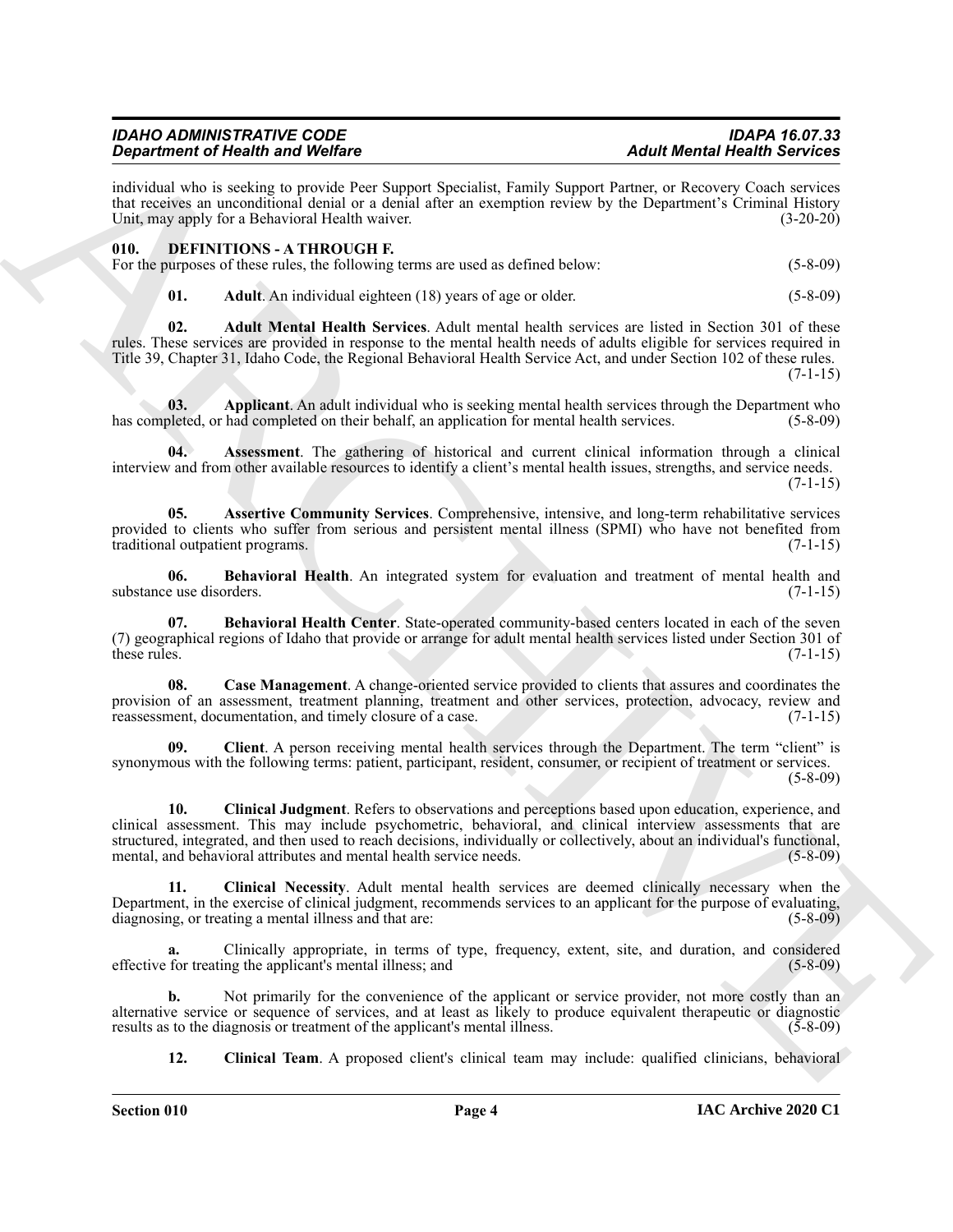#### *IDAHO ADMINISTRATIVE CODE IDAPA 16.07.33 Department of Health and Welfare*

health professionals, professionals other than behavioral health professionals, behavioral health technicians, and any other individual deemed appropriate and necessary to ensure that the treatment is comprehensive and meets the needs of the proposed client. (5-8-09)

<span id="page-4-1"></span>**13. Crisis Intervention Services**. A set of planned activities designed to reduce the risk of lifethreatening harm to self or another person. Crisis intervention services include evaluation, assessment, intervention, stabilization, and follow-up planning. (7-1-15) stabilization, and follow-up planning.

<span id="page-4-2"></span>**14. Department**. The Idaho Department of Health and Welfare or its designee. The Department is designated as the State Mental Health Authority under Section 39-3124, Idaho Code. (5-8-09)

<span id="page-4-3"></span>**15. Federal Poverty Guidelines**. Guidelines issued annually by the Federal Department of Health and Human Services establishing the poverty income limits. The federal poverty guidelines for the current year may be found at: http://aspe.hhs.gov/poverty/. (5-8-09)

<span id="page-4-4"></span>**16. Functional Impairment**. Difficulties that substantially impair or limit role functioning with an individual's basic daily living skills, or functioning in social, family, vocational, or educational contexts including psychiatric, health, medical, financial, and community or legal area, or both. (5-8-09)

#### <span id="page-4-5"></span><span id="page-4-0"></span>**011. DEFINITIONS - G THROUGH Z.**

For the purposes of these rules, the following terms are used as defined below: (7-1-15)

<span id="page-4-6"></span>Good Cause. A valid and sufficient reason for not complying with the time frame set for submitting a written request for a waiver by an individual who does not receive a criminal history and background check clearance. (7-1-14)

<span id="page-4-7"></span>**02. Gravely Disabled**. An adult who, as a result of mental illness, is in danger of serious physical harm due to the person's inability to provide for any of their basic needs for nourishment, essential medical care, shelter, or safety. (5-8-09)

<span id="page-4-8"></span>**03. Individualized Treatment Plan**. A written action plan based on an intake eligibility assessment, that identifies the applicant's clinical needs, the strategy for providing services to meet those needs, treatment goals and objectives, and the criteria for terminating the specified interventions. (5-8-09)

<span id="page-4-10"></span><span id="page-4-9"></span>**04. Medication Management**. The in-depth management of medications for psychiatric disorders for relief of a client's signs and symptoms of mental illness, provided by a physician or mid-level practitioner. (7-1-15)

**Experiment of Heisellin and Welfare**<br>
Analythe control and Welfare March 2000 and the state and the projection of the Methods Heisellin School and New York 1980 and the state of the state of the state of the state of the **05. Mental Health Crisis**. A mental health crisis occurs when a sudden loss of an adult individual's ability to use effective problem-solving and coping skills leads to an imminent risk of harm to self or others, or decompensation to the point of the individual's inability to protect himself or herself. (7-1-15)

<span id="page-4-11"></span>**06. Outpatient Services**. Mental health services provided to a client who is not admitted to a psychiatric hospital or in a residential care setting. (7-1-15)

<span id="page-4-12"></span>**07. Psychiatric Services**. Medically necessary outpatient and inpatient services provided to treat and manage psychiatric disorders.

<span id="page-4-13"></span>**08. Rehabilitative and Community-Based Services**. Skill-building services that foster rehabilitation and recovery provided to client recovering from a mental illness. (7-1-15)

<span id="page-4-14"></span>**09. Residential Care**. A setting for the treatment of mental health that provides twenty-four (24) hours per day, seven (7) days a week, living accommodations for clients. (7-1-15)

<span id="page-4-15"></span>**10. Serious Mental Illness (SMI)**. Means any of the following psychiatric illnesses as defined by the American Psychiatric Association in the Diagnostic and Statistical Manual of Mental Disorders, (DSM-5), incorporated in Section 004 of these rules: (7-1-15)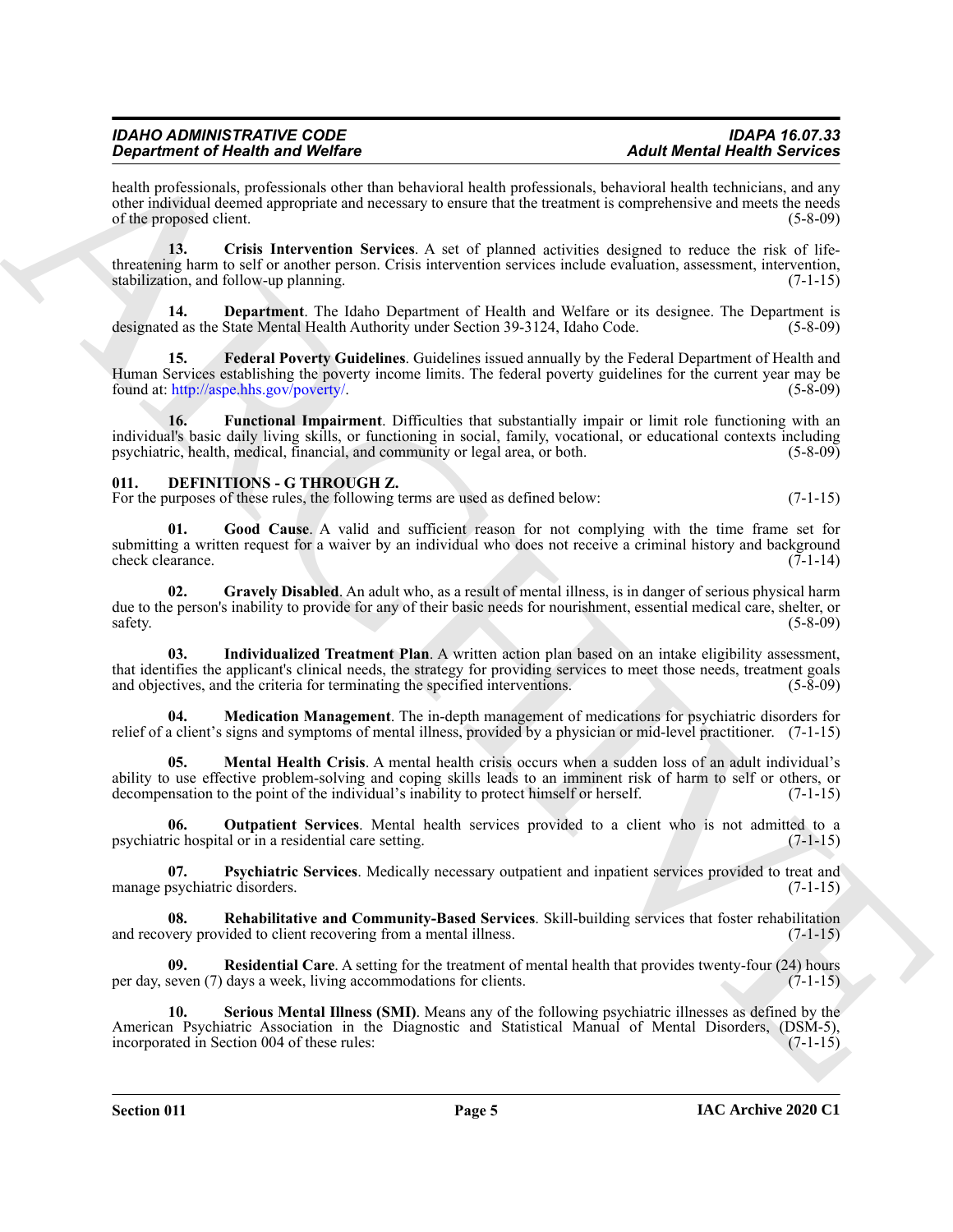*IDAHO ADMINISTRATIVE CODE IDAPA 16.07.33 Department of Health and Welfare* 

<span id="page-5-4"></span>

| a. | Schizophrenia spectrum and other psychotic disorders;     | $(7-1-15)$ |
|----|-----------------------------------------------------------|------------|
| b. | Bipolar disorders (mixed, manic and depressive);          | $(5-8-09)$ |
|    | Major depressive disorders (single episode or recurrent); | $(5-8-09)$ |
|    | Obsessive-compulsive disorders.                           | $(5-8-09)$ |

| a.                                         | Schizophrenia spectrum and other psychotic disorders;                                                                                                                                                                                                                                                                                                                                                                                                                                                                                                                                                                                                                                                                                                                                                                                    |            |
|--------------------------------------------|------------------------------------------------------------------------------------------------------------------------------------------------------------------------------------------------------------------------------------------------------------------------------------------------------------------------------------------------------------------------------------------------------------------------------------------------------------------------------------------------------------------------------------------------------------------------------------------------------------------------------------------------------------------------------------------------------------------------------------------------------------------------------------------------------------------------------------------|------------|
|                                            |                                                                                                                                                                                                                                                                                                                                                                                                                                                                                                                                                                                                                                                                                                                                                                                                                                          | $(7-1-15)$ |
| $\mathbf{b}$ .                             | Bipolar disorders (mixed, manic and depressive);                                                                                                                                                                                                                                                                                                                                                                                                                                                                                                                                                                                                                                                                                                                                                                                         | $(5-8-09)$ |
| c.                                         | Major depressive disorders (single episode or recurrent);                                                                                                                                                                                                                                                                                                                                                                                                                                                                                                                                                                                                                                                                                                                                                                                | $(5-8-09)$ |
| d.                                         | Obsessive-compulsive disorders.                                                                                                                                                                                                                                                                                                                                                                                                                                                                                                                                                                                                                                                                                                                                                                                                          | $(5-8-09)$ |
| 11.<br>areas in the last six $(6)$ months: | Serious and Persistent Mental Illness (SPMI). A primary diagnosis under DSM-5 of<br>Schizophrenia, Schizoaffective Disorder, Bipolar I Disorder, Bipolar II Disorder, Major Depressive Disorder<br>Recurrent Severe, Delusional Disorder, or Psychotic Disorder Not Otherwise Specified (NOS) for a maximum of one<br>hundred twenty (120) days without a conclusive diagnosis. The psychiatric disorder must be of sufficient severity to<br>cause a substantial disturbance in role performance or coping skills in at least two (2) of the following functional                                                                                                                                                                                                                                                                       | $(7-1-15)$ |
| a.                                         | Vocational or educational, or both.                                                                                                                                                                                                                                                                                                                                                                                                                                                                                                                                                                                                                                                                                                                                                                                                      | $(5-8-09)$ |
| $\mathbf{b}$ .                             | Financial.                                                                                                                                                                                                                                                                                                                                                                                                                                                                                                                                                                                                                                                                                                                                                                                                                               | $(5-8-09)$ |
| c.                                         | Social relationships or support, or both.                                                                                                                                                                                                                                                                                                                                                                                                                                                                                                                                                                                                                                                                                                                                                                                                | $(5-8-09)$ |
| d.                                         | Family.                                                                                                                                                                                                                                                                                                                                                                                                                                                                                                                                                                                                                                                                                                                                                                                                                                  | $(5-8-09)$ |
| е.                                         | Basic daily living skills.                                                                                                                                                                                                                                                                                                                                                                                                                                                                                                                                                                                                                                                                                                                                                                                                               | $(5-8-09)$ |
| f.                                         | Housing.                                                                                                                                                                                                                                                                                                                                                                                                                                                                                                                                                                                                                                                                                                                                                                                                                                 | $(5-8-09)$ |
| g.                                         | Community or legal, or both.                                                                                                                                                                                                                                                                                                                                                                                                                                                                                                                                                                                                                                                                                                                                                                                                             | $(5-8-09)$ |
| h.                                         | Health or medical, or both.                                                                                                                                                                                                                                                                                                                                                                                                                                                                                                                                                                                                                                                                                                                                                                                                              | $(5-8-09)$ |
| 12.                                        | Sliding Fee Scale. A scale used to determine an individual's financial obligation for services based<br>on Federal Poverty Guidelines and found in IDAPA 16.07.01, "Behavioral Health Sliding Fee Schedules." (5-8-09)                                                                                                                                                                                                                                                                                                                                                                                                                                                                                                                                                                                                                   |            |
| 13.                                        | Substantial Material Change in Circumstances. A substantial and material change in<br>circumstances which renders the Department's decision denying mental health services arbitrary and capricious.                                                                                                                                                                                                                                                                                                                                                                                                                                                                                                                                                                                                                                     | $(5-8-09)$ |
| $012. - 099.$                              | (RESERVED)                                                                                                                                                                                                                                                                                                                                                                                                                                                                                                                                                                                                                                                                                                                                                                                                                               |            |
| <b>100.</b><br>services.                   | ACCESSING ADULT MENTAL HEALTH SERVICES.<br>Adult mental health services may be accessed either through an application for services, or through a court order for                                                                                                                                                                                                                                                                                                                                                                                                                                                                                                                                                                                                                                                                         | $(7-1-15)$ |
| 101.                                       | ELIGIBILITY SCREENING AND MENTAL HEALTH ASSESSMENT.                                                                                                                                                                                                                                                                                                                                                                                                                                                                                                                                                                                                                                                                                                                                                                                      |            |
| 01.                                        | Eligibility Screening. A screening for eligibility for adult mental health services through the<br>Department is based on the eligibility criteria under Section 102 of these rules. If an applicant meets the eligibility<br>criteria, they may be eligible for adult mental health services through the Department. If an applicant does not meet<br>the eligibility criteria, they may be referred to other appropriate services. All applicants are required to complete an<br>Application for Mental Health Services. If an applicant refuses to complete the Application for Mental Health<br>Services, the Department reserves the right to discontinue the screening process for eligibility. The eligibility<br>screening must be directly related to the applicant's mental illness and level of functioning and will include: |            |
|                                            |                                                                                                                                                                                                                                                                                                                                                                                                                                                                                                                                                                                                                                                                                                                                                                                                                                          | $(7-1-15)$ |

#### <span id="page-5-6"></span><span id="page-5-5"></span><span id="page-5-0"></span>**012. -- 099. (RESERVED)**

#### <span id="page-5-3"></span><span id="page-5-1"></span>**100. ACCESSING ADULT MENTAL HEALTH SERVICES.**

#### <span id="page-5-8"></span><span id="page-5-7"></span><span id="page-5-2"></span>**101. ELIGIBILITY SCREENING AND MENTAL HEALTH ASSESSMENT.**

| а. | Application for Mental Health Services: |  |  |  |  |  |  |
|----|-----------------------------------------|--|--|--|--|--|--|
|----|-----------------------------------------|--|--|--|--|--|--|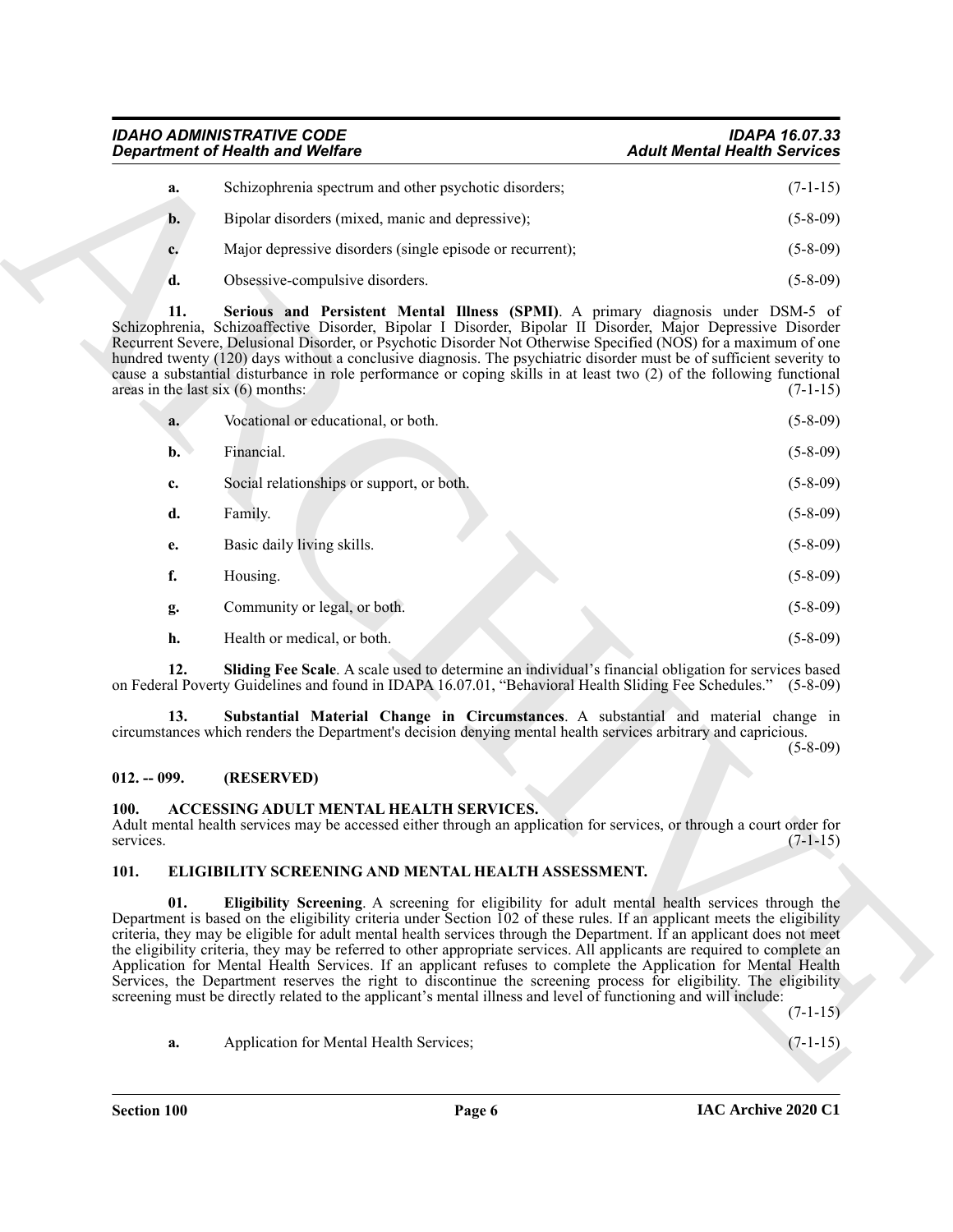| IDAHO ADMINISTRATIVE CODE               | <b>IDAPA 16.07.33</b>               |
|-----------------------------------------|-------------------------------------|
| <b>Department of Health and Welfare</b> | <b>Adult Mental Health Services</b> |

**b.** Notice of Privacy Practice; and (7-1-15)

<span id="page-6-11"></span>**c.** Authorization for Disclosure. (7-1-15)

**02. Mental Health Assessment**. Once a signed application or court order has been received for adult mental health services, the Department will schedule and conduct a mental health assessment. Each mental health assessment will be completed by a Department clinician and will be documented using the Department's Idaho Standard Mental Health Assessment Report. (7-1-15)

#### <span id="page-6-10"></span><span id="page-6-6"></span><span id="page-6-0"></span>**102. ELIGIBILITY DETERMINATION.**

*Constraint General Works* Chernical Residue Constraint Chernical Residue Constraint Chernical Residue Chernical Residue Chernical Residue Chernical Residue Chernical Residue Chernical Residue Chernical Residue Chernica **01. The Department Determines Eligibility for Mental Health Services**. The total number of adults who are eligible for mental health services through the Department will be established by the Department. The Department may, in its sole discretion, limit or prioritize mental health services, define eligibility criteria, or establish the number of persons eligible based upon such factors as court-ordered services, availability of funding, the degree of financial need, the degree of clinical need, or other factors. (5-8-09)

**02. Eligibility Requirements**. To be eligible for mental health services through a voluntary application to the Department, the applicant must:  $(5-8-09)$ 

- <span id="page-6-8"></span>**a.** Be an adult; and (5-8-09) **b.** Be a resident of the state of Idaho; and (5-8-09)
- **c.** Have a primary diagnosis of SMI or SPMI; or (7-1-15)
- <span id="page-6-9"></span><span id="page-6-7"></span>**d.** Be determined eligible under the waiver provisions in Section 400 of these rules. (5-8-09)

**03. Court-Ordered Assessment, Treatment, and Services**. The court may order the Department to provide assessment, treatment, and services according to Sections 18-212, 19-2524, and 66-329, Idaho Code.

(7-1-15)

**04. Ineligible Conditions**. An applicant who has epilepsy, an intellectual disability, dementia, a developmental disability, physical disability, or who is aged or impaired by chronic alcoholism or drug abuse, is not eligible for mental health services, unless, in addition to such condition, they have a primary diagnosis of SMI or SPMI or is determined eligible under the waiver provisions in Section 400 of these rules. (7-1-15)

#### <span id="page-6-12"></span><span id="page-6-1"></span>**103. NOTICE OF CHANGES IN ELIGIBILITY FOR MENTAL HEALTH SERVICES.**

The Department may, upon ten (10) days' written notice, reduce, limit, suspend, or terminate eligibility for mental health services. (5-8-09)

#### <span id="page-6-3"></span><span id="page-6-2"></span>**104. CRISIS INTERVENTION SERVICES.**

Crisis intervention services are available twenty-four (24) hours per day, seven (7) days per week to adults experiencing a mental health crisis as defined under Section 011 of these rules. Crisis intervention services include evaluation, assessment, intervention, stabilization, and follow-up planning. (7-1-15)

<span id="page-6-4"></span>**01. Determination of the Need for Crisis Intervention Services**. The Department will assess an adult crisis to determine whether services are needed to alleviate the crisis. (7-1-15) experiencing a mental health crisis to determine whether services are needed to alleviate the crisis.

**02. Identification of the Crisis Intervention Services Needed**. If crisis intervention services are clinically necessary, as determined by the Department, the Department will: (7-1-15)

<span id="page-6-5"></span>

| Identify the services needed to stabilize the crisis:              |  | $(7-1-15)$ |
|--------------------------------------------------------------------|--|------------|
| Arrange for the provision of the crisis intervention services; and |  | $(7-1-15)$ |

**c.** Document in the individual's record the crisis services that are to be provided to the individual.  $(7-1-15)$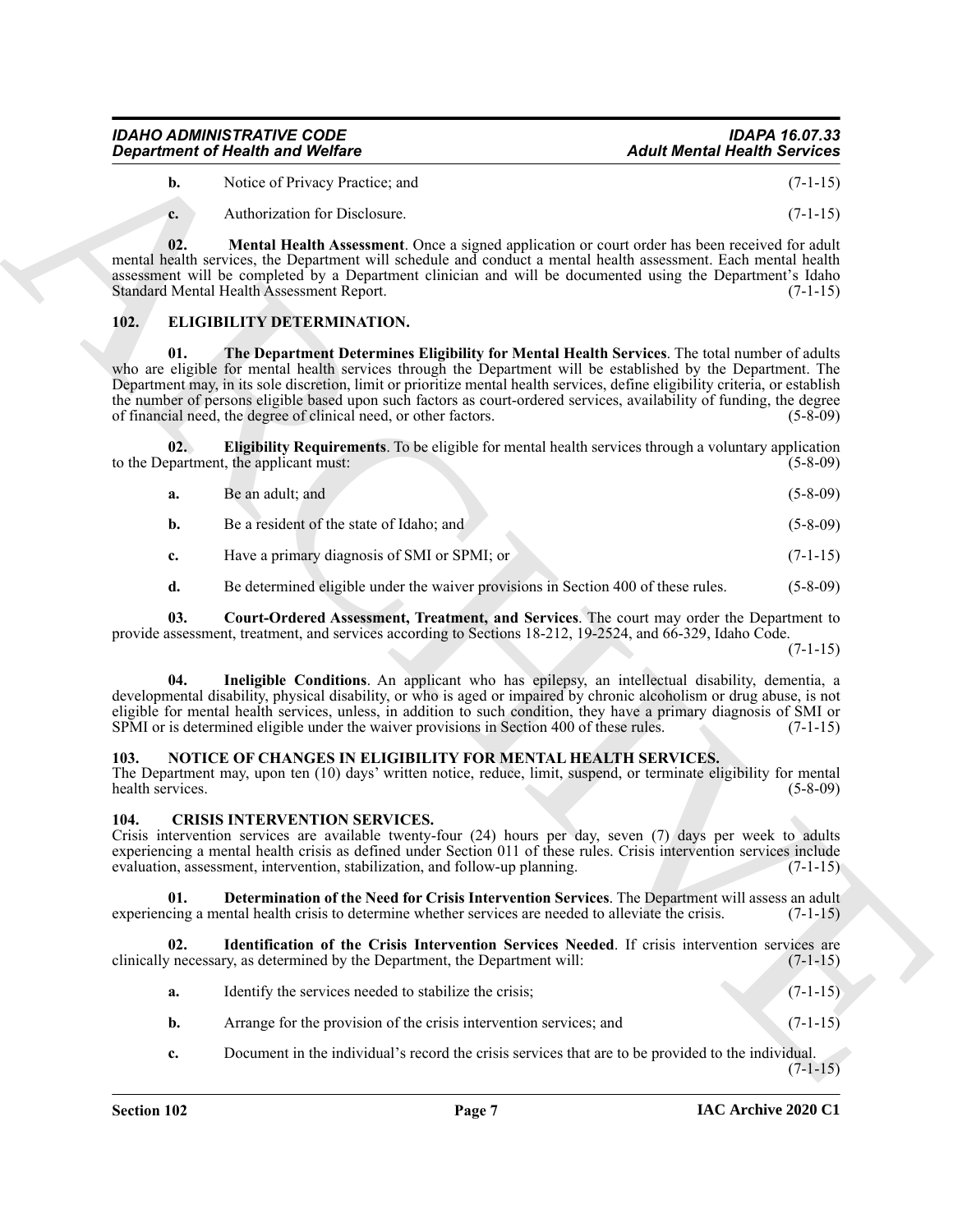<span id="page-7-6"></span>**03. Immediate Intervention**. If the Department determines that a mental health crisis exists necessitating immediate intervention, crisis services will be arranged immediately. (7-1-15)

#### <span id="page-7-7"></span><span id="page-7-0"></span>**105. NOTICE OF DECISION ON ELIGIBILITY.**

*Considerable in the United States Complete States Complete States Complete States Complete States Complete States Complete States Complete States Complete States Complete States Complete States Complete States Complete* **01. Notification of Eligibility Determination**. Within fourteen (14) calendar days of receiving a signed application, the Department will notify the applicant or the applicant's designated representative in writing of its eligibility determination. The written notice will include: (7-1-15)

<span id="page-7-8"></span>

|  | The applicant's name and identifying information; | $(5 - 8 - 09)$ |
|--|---------------------------------------------------|----------------|
|--|---------------------------------------------------|----------------|

|  | b. | A statement of the decision: | $(5 - 8 - 09)$ |  |
|--|----|------------------------------|----------------|--|
|--|----|------------------------------|----------------|--|

- **c.** A concise statement of the reasons for the decision; and (5-8-09)
- <span id="page-7-10"></span><span id="page-7-9"></span>**d.** The process for pursuing an administrative appeal regarding eligibility determinations. (5-8-09)

**02. Right to Accept or Reject Mental Health Services**. If the Department determines that an applicant is eligible for mental health services through the Department, an individual has the right to accept or reject mental health services offered by the Department, unless imposed by law or court order. (5-8-09)

**03. Reapplication for Mental Health Services**. If the Department determines that an applicant is not eligible for mental health services through the Department, the applicant may reapply after six (6) months or at any time upon a showing of a substantial material change in circumstances. (5-8-09)

#### <span id="page-7-1"></span>**106. -- 119. (RESERVED)**

#### <span id="page-7-3"></span><span id="page-7-2"></span>**120. CLIENT'S RIGHTS AND RESPONSIBILITIES.**

Each individual client receiving adult mental health services through the Department must be notified of their rights and responsibilities prior to the delivery of adult mental health services. (7-1-15) and responsibilities prior to the delivery of adult mental health services.

<span id="page-7-4"></span>**01. Client to Be Informed of Rights and Responsibilities**. The Department must inform each client of their rights and responsibilities. Each client must be given a written statement of client rights and responsibilities, which includes who the client may contact with questions, concerns, or complaints regarding services provided.

 $(7-1-15)$ 

<span id="page-7-5"></span>**02. Content of Client's Rights**. The Department must assure and protect the fundamental human, civil, constitutional, and statutory rights of each client. The written client rights statement must, at a minimum, address the following: (7-1-15) address the following:

**a.** The right to impartial access to treatment and services, regardless of race, creed, color, religion, gender, national origin, age, or disability; (7-1-15)

**b.** The right to a humane treatment environment that ensures protection from harm, provides privacy to as great a degree as possible with regard to personal needs and promotes respect and dignity for each individual;  $(7-1-15)$ 

**c.** The right to communication in a language and format understandable to the individual client;  $(7-1-15)$ 

**d.** The right to be free from mental, physical, sexual, and verbal abuse, as well as neglect and exploitation; (7-1-15) exploitation;  $(7-1-15)$ 

**e.** The right to receive services within the least restrictive environment possible; (7-1-15)

**f.** The right to an individualized treatment plan, based on assessment of current needs;  $(7-1-15)$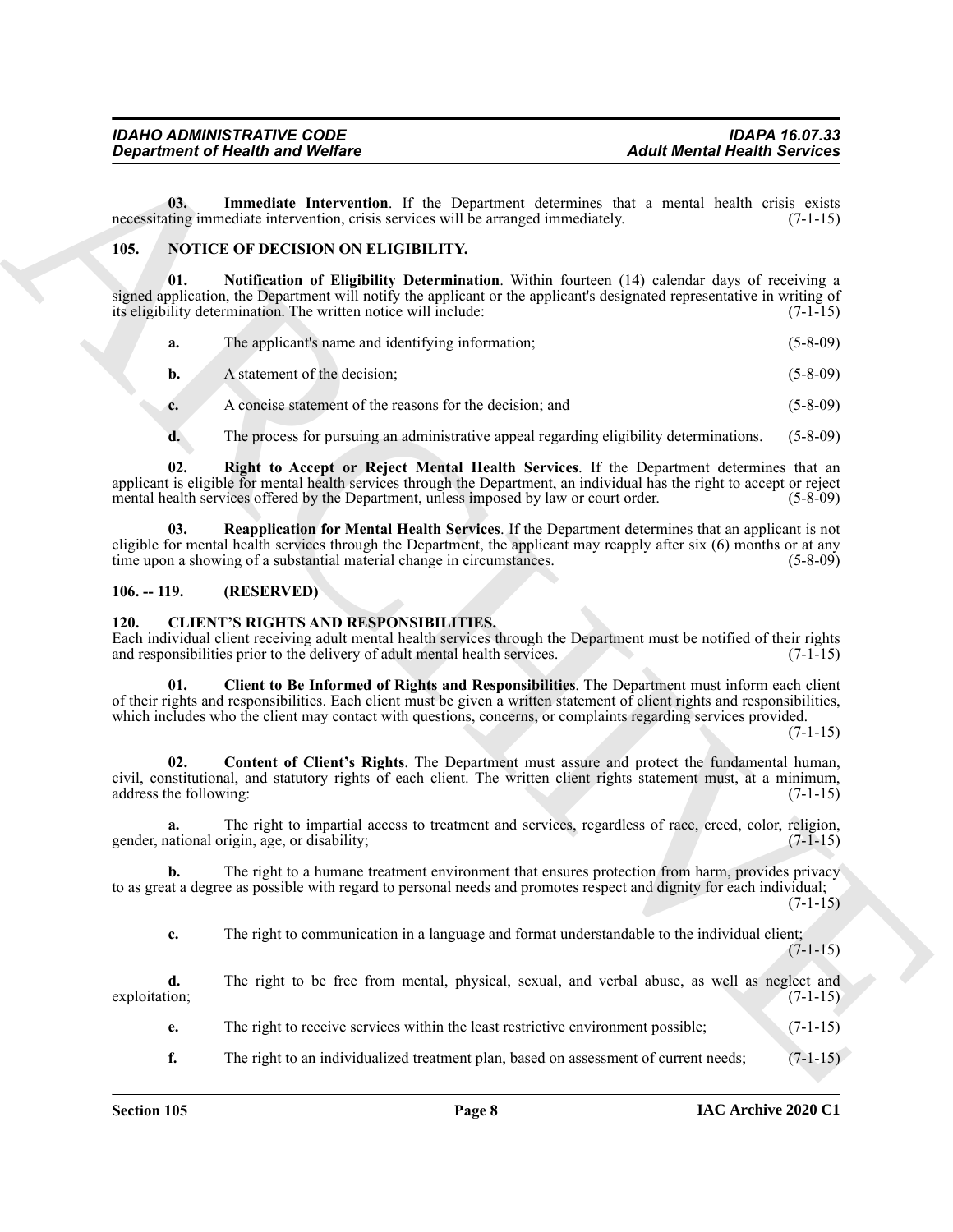**g.** The right to actively participate in planning for treatment and recovery support services; (7-1-15)

**h.** The right to have access to information contained in one's record, unless access to particular identified items of information is specifically restricted for that individual client for clear treatment reasons in the client's treatment plan; (7-1-15)

**i.** The right to confidentiality of records and the right to be informed of the conditions under which information can be disclosed without the individual client's consent; (7-1-15)

The right to refuse to take medication unless a court of law has determined the client lacks capacity to make decisions about medications and is an imminent danger to self or others;  $(7-1-15)$ 

**k.** The right to be free from restraint or seclusion unless there is imminent risk of physical harm to self or others; or others;  $(7-1-15)$ 

**l.** The right to refuse to participate in any research project without compromising access to program services;  $(7-1-15)$ 

**m.** The right to exercise rights without reprisal in any form, including the ability to continue services with uncompromised access; (7-1-15)

**n.** The right to have the opportunity to consult with independent specialists or legal counsel, at one's own expense; (7-1-15)

**o.** The right to be informed in advance of the reason(s) for discontinuance of any service provision, and to be involved in planning for the consequences of that event; (7-1-15)

<span id="page-8-2"></span>**p.** The right to receive an explanation of the reasons for denial of service. (7-1-15)

#### <span id="page-8-0"></span>**121. -- 199. (RESERVED)**

#### <span id="page-8-1"></span>**200. INDIVIDUALIZED TREATMENT PLAN.**

The Department will prepare an individualized treatment plan for every client that addresses the mental health effects on the major life areas and is based on an assessment of the client's mental health needs. (5-8-09) on the major life areas and is based on an assessment of the client's mental health needs.

**Expariment of Health wave Wolfare**<br>
The right is welcomed to be exact to information in planning lier example, and recovery supply the right state of the right of the right of the right of the right of the right of the r **01. Individualized Treatment Plan**. Overall responsibility for development and implementation of the plan will be assigned to a qualified clinician. A detailed individualized treatment plan will be developed within thirty (30) calendar days from the date of the Department's eligibility determination or date of any court order for services. (7-1-15)

**02. Individualized Treatment Plan Requirements**. The individualized treatment plan must include the following:  $(7-1-15)$ 

- <span id="page-8-3"></span>**a.** The services deemed necessary to meet the client's mental health needs;  $(7-1-15)$
- **b.** A prioritized list of problems and needs; (7-1-15)
- **c.** Referrals for needed services not provided by the program; (7-1-15)
- **d.** Goals that are based on the client's unique strengths, preferences, and needs; (7-1-15)

**e.** Specific objectives that relate to the goals written in simple, measurable, attainable, realistic terms with expected achievement dates; (7-1-15)

**f.** Interventions that describe the kinds of services, frequency of services, activities, supports, and resources the client needs to achieve short-term changes described in the objectives; (7-1-15)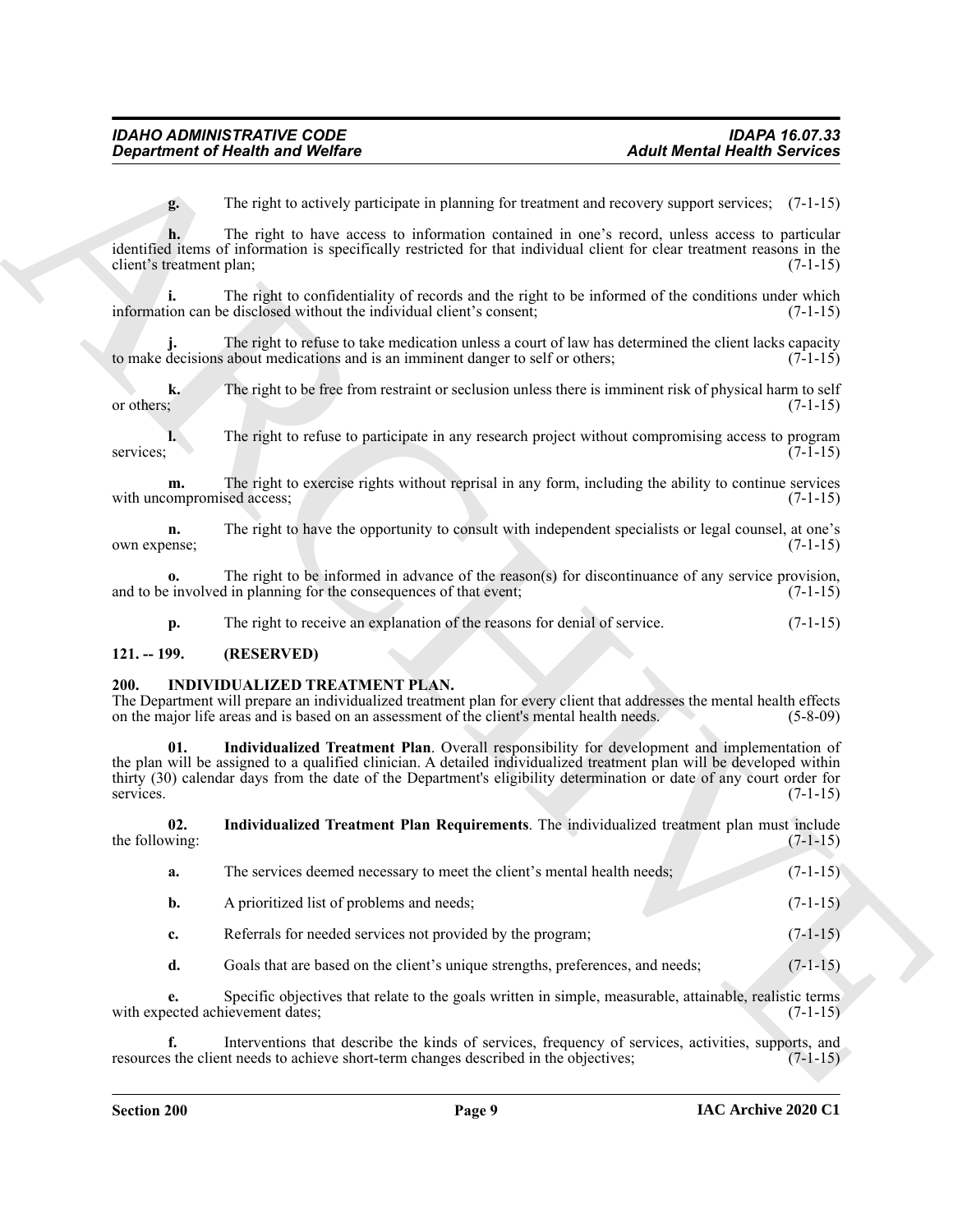- **g.** Goals and objectives that are individualized and reflect the choices of the client; (3-20-20)
	-
- **h.** Documentation of who participated in the development of the individualized treatment plan;

<span id="page-9-13"></span>

| . .<br>11. | The treatment plan must be based on the findings of the assessment process. | $(7-1-15)$ |
|------------|-----------------------------------------------------------------------------|------------|
| ı.         | A specific plan for including the family or significant others; and         | $(7-1-15)$ |
|            |                                                                             |            |

#### <span id="page-9-14"></span><span id="page-9-0"></span>**201. -- 299. (RESERVED)**

#### <span id="page-9-12"></span><span id="page-9-1"></span>**300. FINANCIAL RESPONSIBILITY FOR MENTAL HEALTH SERVICES.**

#### <span id="page-9-11"></span><span id="page-9-10"></span><span id="page-9-9"></span><span id="page-9-8"></span><span id="page-9-7"></span><span id="page-9-6"></span><span id="page-9-5"></span><span id="page-9-4"></span><span id="page-9-3"></span><span id="page-9-2"></span>**301. ADULT MENTAL HEALTH SERVICES.**

|                                       | <b>Department of Health and Welfare</b>                                                                                                                                                                                                                                                                                                                                                                                                                                                                               | <b>Adult Mental Health Services</b> |             |
|---------------------------------------|-----------------------------------------------------------------------------------------------------------------------------------------------------------------------------------------------------------------------------------------------------------------------------------------------------------------------------------------------------------------------------------------------------------------------------------------------------------------------------------------------------------------------|-------------------------------------|-------------|
| g.                                    | Goals and objectives that are individualized and reflect the choices of the client;                                                                                                                                                                                                                                                                                                                                                                                                                                   |                                     | $(3-20-20)$ |
| h.                                    | Documentation of who participated in the development of the individualized treatment plan;                                                                                                                                                                                                                                                                                                                                                                                                                            |                                     | $(7-1-15)$  |
|                                       | The client or legal guardian must sign the treatment plan indicating their agreement with service<br>needs identified and their participation in its development. If these signatures indicating participation in the<br>development of the treatment plan are not obtained, then it must be documented in the client's record the reason the<br>signatures were not obtained, including the reason for the client's refusal to sign. A copy of the treatment plan must<br>be given to the client and legal guardian. |                                     | $(7-1-15)$  |
| ii.                                   | The treatment plan must be based on the findings of the assessment process.                                                                                                                                                                                                                                                                                                                                                                                                                                           |                                     | $(7-1-15)$  |
| i.                                    | A specific plan for including the family or significant others; and                                                                                                                                                                                                                                                                                                                                                                                                                                                   |                                     | $(7-1-15)$  |
| j.                                    | Discharge criteria and aftercare plans.                                                                                                                                                                                                                                                                                                                                                                                                                                                                               |                                     | $(7-1-15)$  |
| 03.                                   | One Hundred Twenty Day Review. Treatment plans are to be reviewed with the client and<br>updated as needed at least every one hundred twenty (120) days.                                                                                                                                                                                                                                                                                                                                                              |                                     | $(7-1-15)$  |
| a.                                    | The treatment plan review must assess and process the status, applicability, obstacles, and possible<br>solutions of the client's goals, objectives, interventions, and timeframes of the treatment plan.                                                                                                                                                                                                                                                                                                             |                                     | $(7-1-15)$  |
| $\mathbf{b}$ .<br>$(120)$ day review. | Treatment plans for "medication management only" clients are not subject to a one hundred twenty                                                                                                                                                                                                                                                                                                                                                                                                                      |                                     | $(3-20-20)$ |
| 04.<br>$(12)$ months.                 | <b>Treatment Plan Renewals.</b> A new treatment plan will be developed with the client every twelve                                                                                                                                                                                                                                                                                                                                                                                                                   |                                     | $(7-1-15)$  |
| $201. - 299.$                         | (RESERVED)                                                                                                                                                                                                                                                                                                                                                                                                                                                                                                            |                                     |             |
| 300.                                  | FINANCIAL RESPONSIBILITY FOR MENTAL HEALTH SERVICES.<br>Individuals receiving adult mental health services through the Department are responsible for paying for the services<br>they receive. The financial responsibility for each service will be based on the individual's ability to pay as<br>determined under IDAPA 16.07.01, "Behavioral Health Sliding Fee Schedules," Sections 300 and 400.                                                                                                                 |                                     | $(7-1-15)$  |
| <b>301.</b>                           | ADULT MENTAL HEALTH SERVICES.<br>The Department is the lead agency in establishing and coordinating community supports, services, and treatment for<br>adults eligible for services under Section 102 of these rules. The following services, as defined under Section 010 of<br>these rules are provided by, or arranged for the delivery of by, the behavioral health center in each region: (7-1-15)                                                                                                               |                                     |             |
| 01.                                   | Assessment.                                                                                                                                                                                                                                                                                                                                                                                                                                                                                                           |                                     | $(7-1-15)$  |
| 02.                                   | <b>Assertive Community Services.</b>                                                                                                                                                                                                                                                                                                                                                                                                                                                                                  |                                     | $(7-1-15)$  |
| 03.                                   | <b>Case Management.</b>                                                                                                                                                                                                                                                                                                                                                                                                                                                                                               |                                     | $(7-1-15)$  |
| 04.                                   | <b>Crisis Intervention.</b>                                                                                                                                                                                                                                                                                                                                                                                                                                                                                           |                                     | $(7-1-15)$  |
| 05.                                   | <b>Medication Management.</b>                                                                                                                                                                                                                                                                                                                                                                                                                                                                                         |                                     | $(7-1-15)$  |
| 06.                                   | <b>Psychiatric Services.</b>                                                                                                                                                                                                                                                                                                                                                                                                                                                                                          |                                     | $(7-1-15)$  |
| 07.                                   | <b>Outpatient Services.</b>                                                                                                                                                                                                                                                                                                                                                                                                                                                                                           |                                     | $(7-1-15)$  |
|                                       |                                                                                                                                                                                                                                                                                                                                                                                                                                                                                                                       |                                     |             |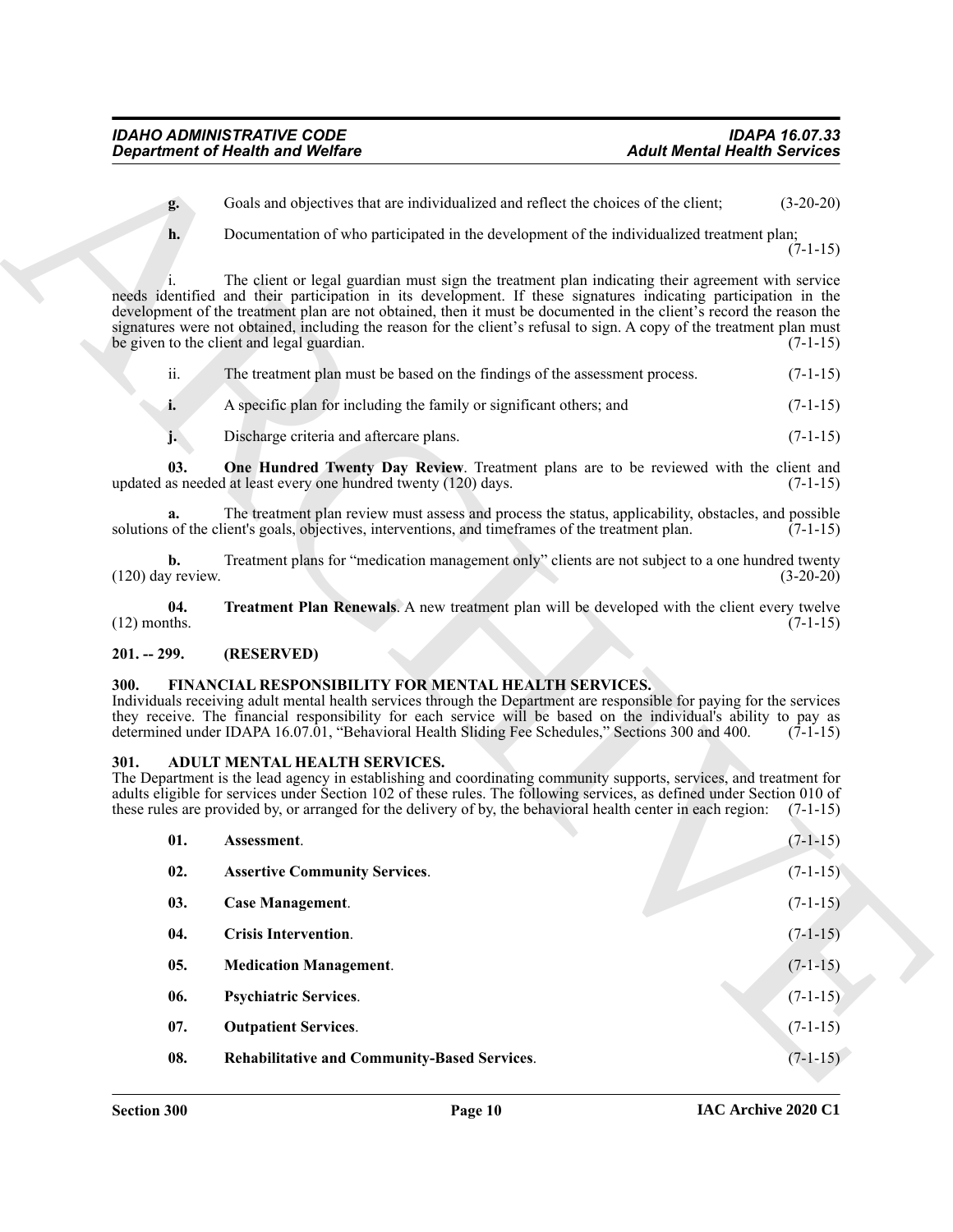<span id="page-10-7"></span><span id="page-10-4"></span><span id="page-10-3"></span>**09. Residential Care**. (7-1-15)

<span id="page-10-0"></span>**302. -- 399. (RESERVED)**

<span id="page-10-1"></span>**400. WAIVERS.**

**01. Waiver of Certain Eligibility Criteria**. Subject to funding, availability of adult mental health services or adult mental health providers, and the number of clients receiving adult mental health services through the Department, the Department may consider waiving, in its sole discretion, the eligibility requirement that applicants have a primary diagnosis of SPMI. (5-8-09)

<span id="page-10-6"></span><span id="page-10-5"></span>**02. A Waiver Decision Does Not Establish a Precedent**. The Department's decision to grant a waiver, or not, to an applicant neither establishes a precedent nor is it applicable to any other applicant for a waiver.  $(5-8-09)$ 

*Bagarimonic of Husalini was Wolfare*<br>
(*B*). Readout all Circuit Elightic Criteria dilect is finding and all the state and hands<br>  $\frac{1}{2}$  and  $\frac{1}{2}$  and  $\frac{1}{2}$  and  $\frac{1}{2}$  and  $\frac{1}{2}$  and  $\frac{1}{2}$  and  $\frac{1}{$ **03. Waiver Decisions Are Not Subject to Review or Appeal**. The Department's actions and decisions pertaining to waivers are not subject to review or appeal, administratively or otherwise, in accordance with *Maresh v. State*, 132 Idaho 221, 970 P.2d 14 (Idaho 1999). Waivers are not admissible in administrative hearings or proceedings under IDAPA 16.05.03, "Contested Case Proceedings and Declaratory Rulings." (5-8-09)

<span id="page-10-2"></span>**401. -- 999. (RESERVED)**